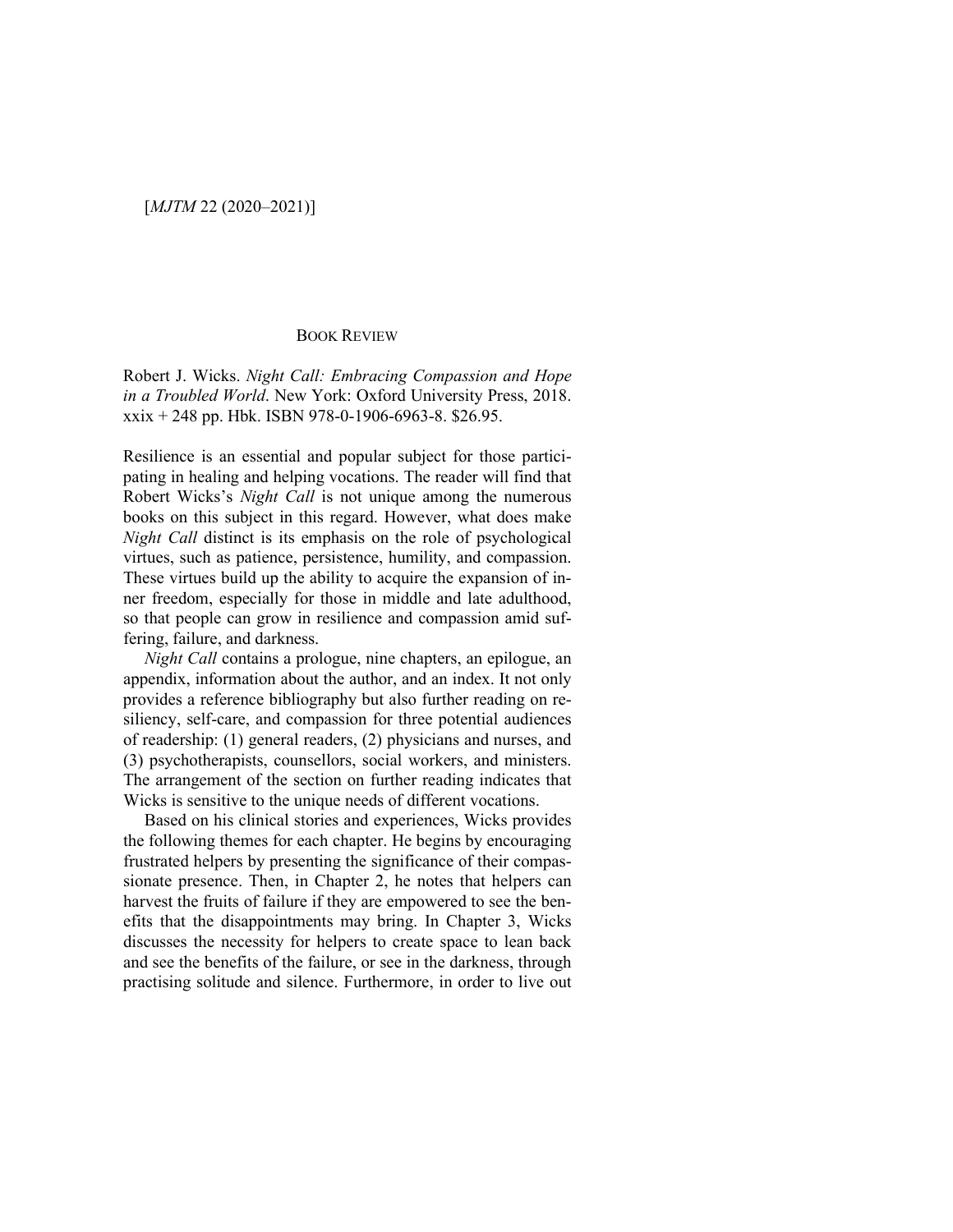## R42 *McMaster Journal of Theology and Ministry* 22

what they see during the alone time, Chapter 4 introduces the practice of attentiveness and unlearning, which enable helpers to be open to the new perspectives without being blinded by stale judgment. Knowing the challenge of making a breakthrough in expanding the horizon of views through unlearning, Wicks advises searching for wise mentors for guidance and support in Chapter 5. However, in Chapter 6, Wicks, as an experienced mentor, is swift to clarify and reemphasize that what helpers need to learn from mentors is not helping skills but a realistic self-care strategy. Then in Chapters 7 and 8, Wicks directs helpers to realize their painful but rewarding growth through three inner journeys: finding their central identity, pruning their identity by considering the effect of weaknesses on strengths, and releasing their primary gifts and developing the growing edges. Wicks encourages that even though helpers may encounter painful struggles when they embrace and enhance their weak areas, the reward is their enlarged inner freedom to face challenges to being a compassionate presence in the darkness. Finally, in Chapter 9, Wicks concludes that the elusive virtue of humility is essential throughout the life of helpers to ensure growth and inner freedom for resilience while they faithfully respond to their call to be light in the darkness.

Wicks suggests in the prologue that the reader can begin their reading by choosing a topic that they feel will be most helpful, then afterwards they can explore the other areas more effectively based on what has attracted them. Wicks's system is that helpers start from where and who they are and take strategic and practical steps to explore and move to a new horizon of their life. Beginners who are overwhelmed by a busy agenda can begin by incorporating the practice into their arranged schedule. For example, they can develop their simple self-care program by taking their walk to the washroom as an opportunity for practicing mindfulness. Meanwhile, the advanced helpers may consider expanding their inner freedom by leaping into the darkness to develop the growth edges. Wicks's advice, strengthened by his personal experiences of encountering challenges and growth, gives this work credibility, and motivates its readers to follow through rather than just producing romantic feelings about being a helper.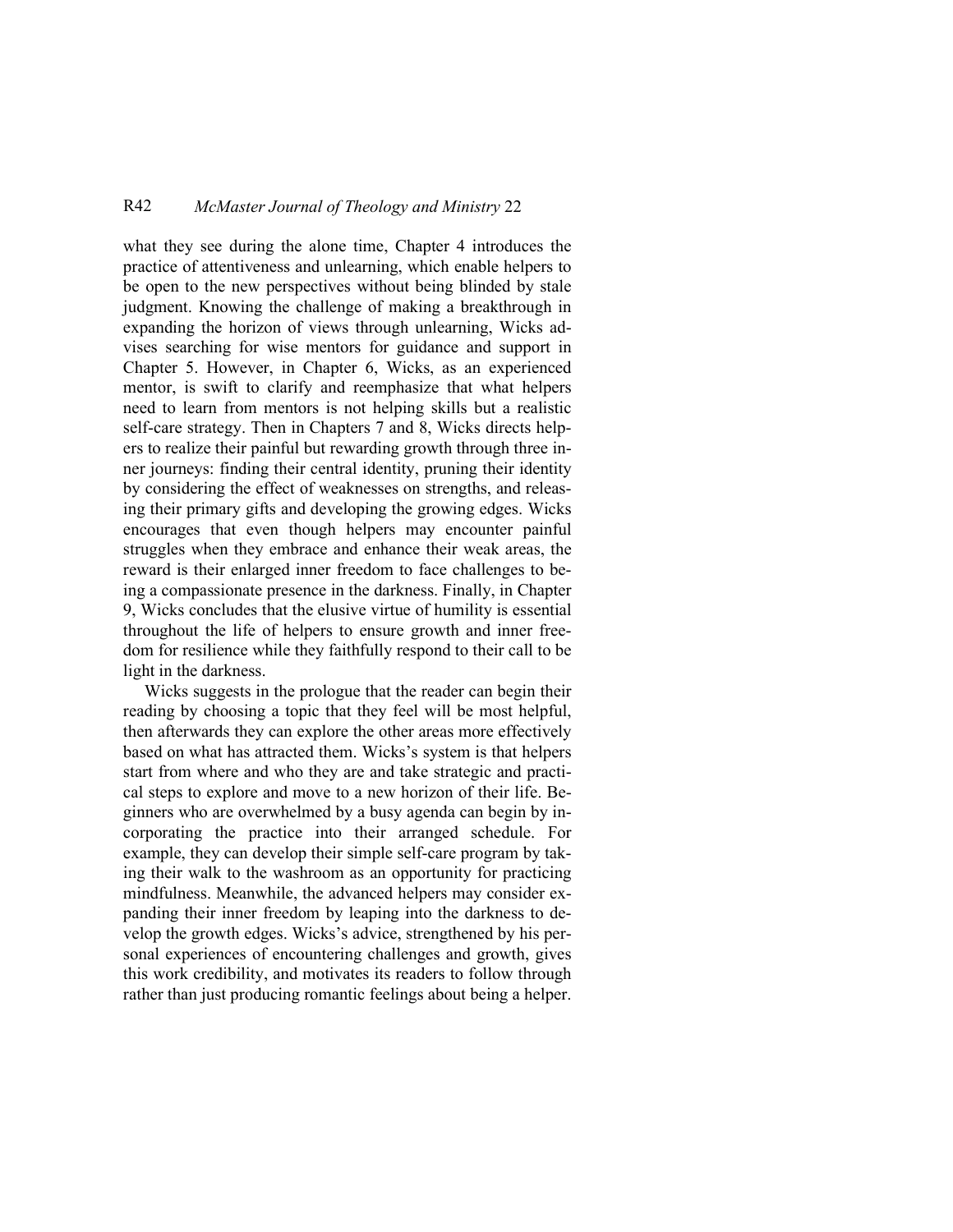Even though Wicks suggests that the reader can start reading any chapter they want, it does not mean that he arranges the themes randomly. Instead, *Night Call* manifests a sequence or flow of chapters. The reader can find at the end of each chapter the reasons why they need to pursue reading the next chapter, which may enhance what they learn from the current chapter. For example, the reader may find it abrupt that "mentor" becomes the theme of Chapter 5 since the emphasis of this book focuses on "the quiet lessons." However, Wicks explains at the end of Chapter 4 that helpers need mentorship for support, given the difficulty of removing psychological cataracts by oneself. Furthermore, Wicks sticks to his system of "the quiet lessons" by focusing on guiding helpers to ponder the profile of mentors in their quiet time.

Regarding the intent of this book, Wicks has accomplished his two goals: "to enable people to enjoy their lives a little more" and "to help them better appreciate the amazing breakthroughs possible when they can stand in the darkness with a new sense of openness" (xxi). The reader will recognize that Wicks wraps his themes and advice around achieving these two goals. However, as some scholars realize, Wicks's book does not present any breakthroughs. Instead, it directs the reader to refresh their memory of the core approaches to self-compassion that may be buried by some dysfunctional norms of this society and unhealthy family influence. Wicks also reminds readers that they must put his advice into practice to benefit from it.

Therefore, one may raise the question of why it is challenging to put into practice what is not new to this society. Wicks tries to advise the reader to start with small steps. However, what he has missed in his book is practical advice for readers in different vocations. Even though Wicks recognizes the different needs of various professions, he does not create sections to present the unique strengths and weaknesses of caregivers from diverse backgrounds in providing self-care. On the one hand, it is understandable because Wicks addresses a general audience. However, since Wicks can deftly summarize broad topics like self-care or resilience, he could have included application for various vocations. Since Wicks spends fifty-three pages in an appendix on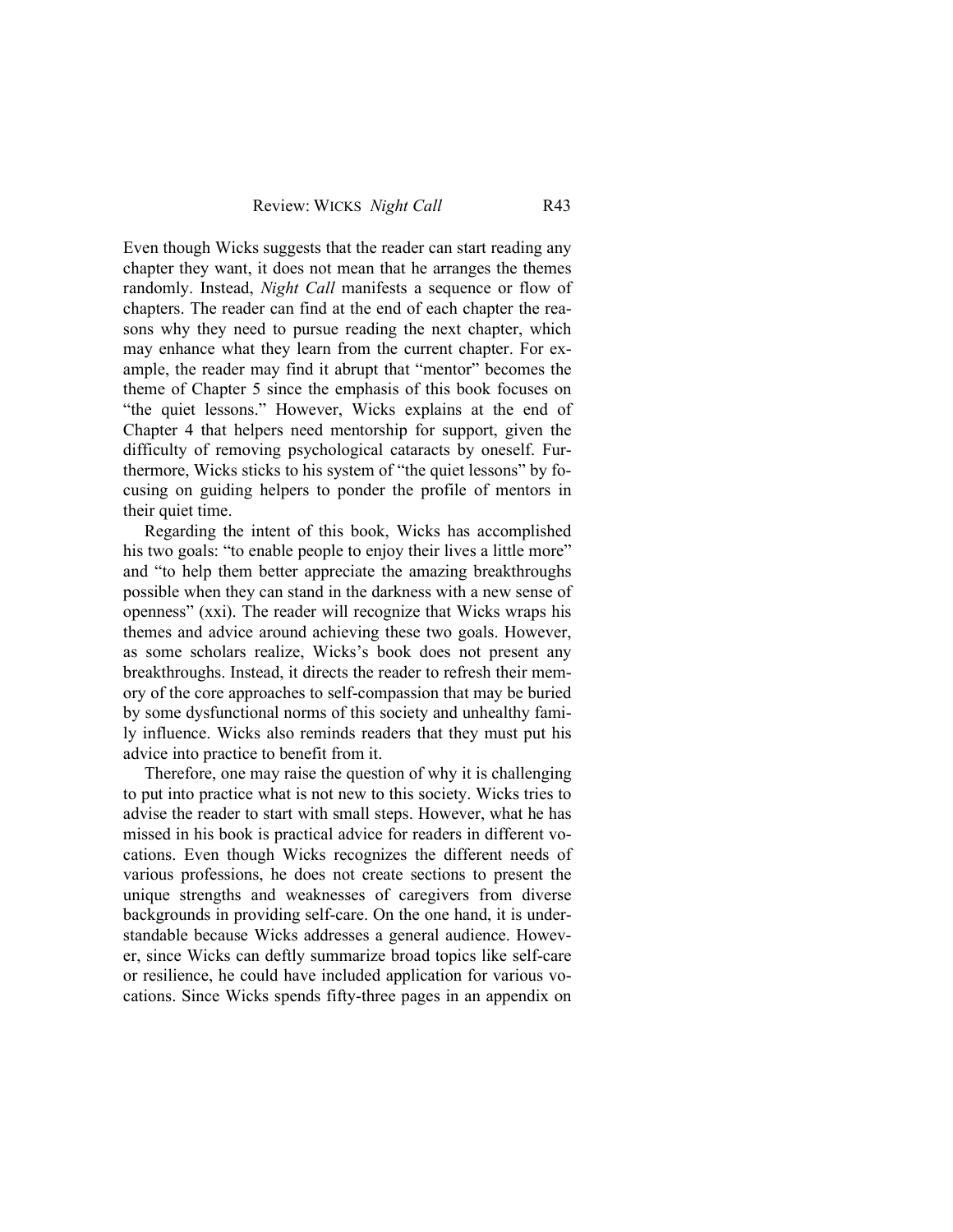a retreat, he could have spared some space to address the particular needs of different professions.

Furthermore, as a Christian scholar who acknowledges the importance of spirituality, Wicks does not point out the strength of Christian spirituality in achieving his goals. It is possibly a common practice of this society to avoid highlighting Christian practices while advocating non-Christian approaches such as Zen practices. Upholding Christian value may be a new horizon that psychological self-care needs to embrace. As Wicks says, the key to self-care is to put the advice into practice. However, for Christian ministers, whom Wicks kept in mind when he wrote this book, it is necessary to modify the book's advice before they put it into practice.

Henri Nouwen, Wicks's mentor, asks, "Is there the still point where my life is anchored and from which I can reach out with hope and courage and confidence?" (175). The answer given by Nouwen lies in the relationship with the Divine Being, especially as a beloved one, rather than practicing self-debriefing during the time of solitude and silence. The space created during alone time is significant but not fundamental. When we encounter the Supreme Being in the solitude of our created space, we are able to bear the fruits of life for others and ourselves instead of merely changing customs and styles. Otherwise, the more we reflect on ourselves, the greater the possibility that we become obsessed with self-knowledge, which Wicks warned the reader to avoid several times. Only attachment to the One who sets human beings free can produce the assurance of inner freedom when we care for others and ourselves.

Another point that Christians need to adapt is the belief and approach to building up the weak areas of our character or virtues. Wicks realizes that the growing edges are also part of our identity, even though they may not be the primary or centred ones in the beginning. However, the goal of Christian growth is Christ-likeness, no matter what strengths and weaknesses we have. Therefore, in Chapter 8, Christians may appropriate a leap into the darkness to faith in the transformation of character, following the image of Christ, the one who has the Seed of virtue for all. Pursuing completion in Christ-likeness is essential to